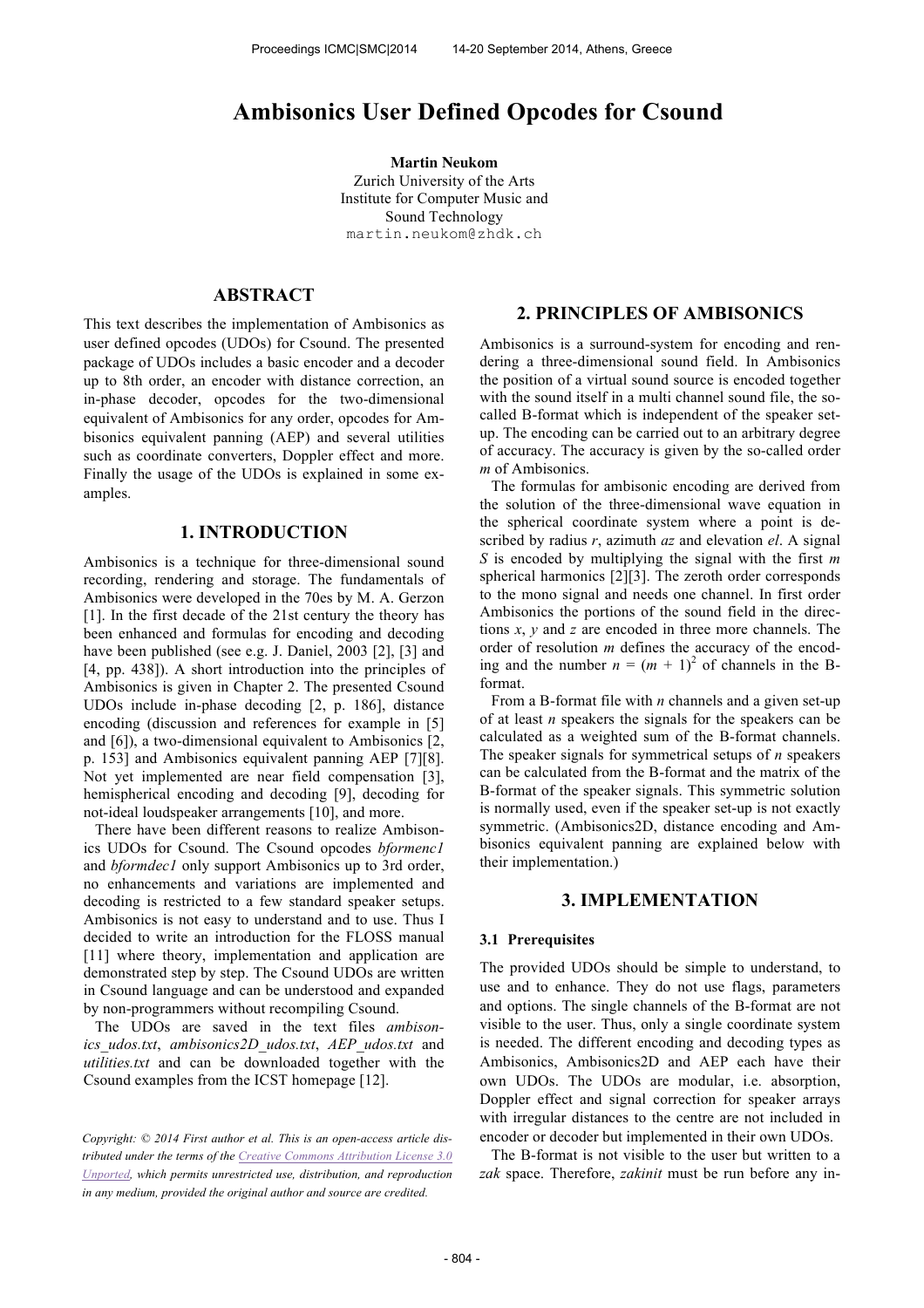strument definition (in the orchestra file after the header), providing at least  $n = (m + 1)^2$  channels for Ambisonics and  $n = 2(m + 1)$  channels for Ambisonics2D. *zacl* clears the *za* space and is called after decoding or writing the Bformat.

# **3.2 Ambisonics**

The Ambisonics UDOs use semi-normalized spherical harmonics (the formulas for the spherical harmonics up to 11th order can be found in [13]). If the B-format is encoded or decoded with another program the same format must be used or the B-format must be converted. The syntax of the Ambisonics encoder is:

#### *k0 ambi\_encode asnd, iorder, kazimuth, kelevation*

 The order *iorder* is constant, the angles azimuth and elevation are control functions and given in degrees (the output *k0* is 0). The following code sample shows the encoding up to second order. The B-format is stored in the *zak* space: *zawm asnd, 0* accumulates the mono signal *asnd* as channel *W* to the first channel of the *zak* space, *zawm kcos\_el\*ksin\_az\*asnd, 1* accumulates the *y*component of *asnd* to the second channel etc.

| opcode ambi encode, k, aikk                         |                  |
|-----------------------------------------------------|------------------|
| asnd.iorder.kaz.kel<br>xin                          |                  |
| $kaz = \frac{SM}{PI*kaz}/180$                       |                  |
| $kel = SM$ $PI*kel/180$                             |                  |
| $kcos$ el = $cos(kel)$                              |                  |
| $k\sin$ el = $sin(kel)$                             |                  |
| $k\cos\ az = \cos(kaz)$                             |                  |
| $ksin$ $az = sin(kaz)$                              |                  |
| $\cdot$ W<br>zawm asnd,0                            |                  |
| zawm kcos el*ksin az*asnd, l ; $Y = Y(1, -1)$       |                  |
| ; $Z = Y(1,0)$<br>zawm ksin el*asnd,2               |                  |
| zawm kcos el*kcos az*asnd,3 ; $X = Y(1,1)$          |                  |
| if iorder $\leq$ 2 goto end                         |                  |
| $i2 = sqrt(3)/2$                                    |                  |
| kcos el p2 = kcos el*kcos el                        |                  |
| ksin el p2 = ksin el*ksin el                        |                  |
| $k\cos 2az = \cos(2*kaz)$                           |                  |
| $ksin$ $2az = sin(2*kaz)$                           |                  |
| $k\cos 2el = \cos(2*kel)$                           |                  |
| $k\sin 2el = \sin(2 \cdot kel)$                     |                  |
| zawm i2*kcos el p2*ksin 2az*asnd,4 ; $V = Y(2, -2)$ |                  |
| zawm i2*ksin 2el*ksin az*asnd,5                     | ; $S = Y(2, -1)$ |
| zawm .5*(3*ksin el p2 - 1)*asnd,6 $: R = Y(2,0)$    |                  |
| zawm i2*ksin 2el*kcos az*asnd,7                     | ; $S = Y(2, I)$  |
| zawm i2*kcos_el_p2*kcos_2az*asnd,8 ; $U = Y(2,2)$   |                  |
| if iorder $\leq$ 3 goto end                         |                  |
|                                                     |                  |
|                                                     |                  |

 The decoding is done in two steps. First the B-format is decoded for one speaker with an opcode called *ambi\_decode1*. The formulas are the same as for encoding (with different gains for compensation of the seminormalization) but the input angles of the speakers are constant. *zar(0)* reads channel 0 from the *zak* space.

*opcode ambi\_decode1, a, iii iorder,iaz,iel xin*

```
iaz = $M_PI*iaz/180
iel = $M_PI*iel/180
a0 = zar(0)
   if iorder > 0 goto c0
```
*...*

 In the second step an overloaded opcode produces the signals for *n* speakers. The number of output signals determines which version of the opcode is used. The following code shows the opcode for two speakers.

*opcode ambi\_decode, aa,ii iorder,ifn xin xout ambi\_decode1(iorder,table(1,ifn),table(2,ifn)), ambi\_decode1(iorder,table(3,ifn),table(4,ifn)) endop*

 The opcodes *ambi\_encode* and *ambi\_decode* up to 8th order are saved in the text file *ambisonics\_udos.txt*.

### **3.3 Ambisonics2D**

If the virtual sound sources are arranged in a plane Ambisonics can be replaced by a two-dimensional analogy called Ambisonics2D in what follows [4]. The number of channels is  $n = 2(m + 1)$ . The position of a sound source in a plane (normally the horizontal plane) is given by two coordinates. In Cartesian coordinates (*x*, *y*) the listener is at the origin of the coordinate system (0, 0), and the *x*coordinate points to the front, the *y*-coordinate to the left. The position of a sound source can also be given in polar coordinates by the azimuth angle between the line of vision of the listener (front) and the direction to the sound source, and by its distance *r*. The formulas for Ambisonics2D encoding and decoding are derived from the solution of the wave equation in the cylindrical coordinate system. A signal *S* is encoded by multiplying the signal with the first *m* cylindrical harmonics which are just the sines and cosines of the multiples of the angle *az*. The syntax of the Ambisonics2D encoder is:

#### *k0 ambi2D\_encode asnd, iorder, kazimuth*

 The following code shows the encoding up to any order.

*opcode ambi2D\_encode, k, aik asnd,iorder,kaz xin kaz = \$M\_PI\*kaz/180 kk iorder c1: zawm cos(kk\*kaz)\*asnd,2\*kk-1 zawm sin(kk\*kaz)\*asnd,2\*kk kk = kk-1 if kk > 0 goto c1 zawm asnd,0 xout 0*

*endop*

The syntax of the Ambisonics2D decoder is:

*a1 [, a2]...[, a8] ambi2D\_decode iorder, iaz1 [, iaz2]...[, iaz8]*

 where *a1* ... *a8* are the speaker signals and *iaz1* ... *iaz8* are the azimuth angles to the loudspeakers. The formulas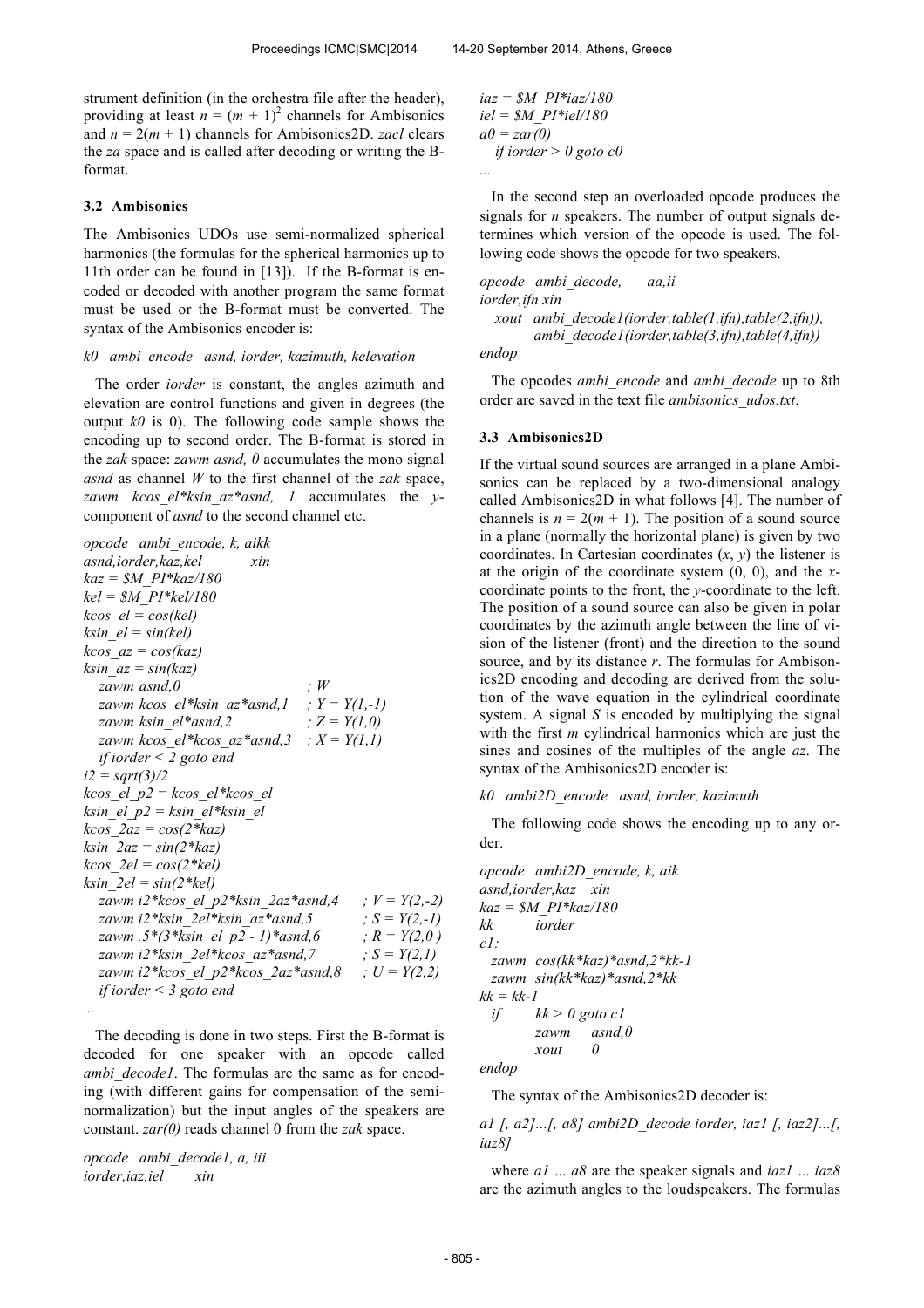for the decoder are the same as for the encoder with the only difference that the channel W is multiplied by 1/2. The opcodes *ambi2D\_encode* and *ambi\_decode2D* are saved in the text file *ambisonics2D\_udos.txt*.

### **3.4 In-Phase Decoding**

Since only a few of the theoretically infinite number of channels of the decomposition of the encoded sound waves are used, the resulting speaker signals are not ideal. The loudspeakers near the virtual sound source indeed receive the strongest signals whereas all other loudspeakers have weaker signals. Still they do not become continuously weaker with increasing distance to the sound source and some have negative amplitudes, that is, reversed phases (left figure below)



**Figure 1**. Basic and in-phase decoding level functions.

 These side-effects can be avoided by weighting the Bformat channels before being decoded. The weighting factors depend on the highest order used and the order of the particular channel being decoded [see e.g. 2]. The syntax of the in-phase decoders are:

*a1 ... [, a8] ambi\_dec\_inph iorder, ifn a1 ... [, a8] ambi2D\_dec\_inph iorder, iaz1] ... [, iaz8]*

 The following code sample shows the weighting factors stored in an array and the multiplication of the channels 1 to 3 before decoding of the Ambisonics in-phase decoder

### *opcode ambi\_dec1\_inph, a, iii*

```
iWeight3D[][] init 8,8
iWeight3D array \
0.3333,0,0,0,0,0,0,0,
0.5,0.1,0,0,0,0,0,0,
0.6,0.2,0.0285714,0,0,0,0,0,
0.6667,0.2857,0.0714,0.0079,0,0,0,0,
0.7143,0.3571,0.119,0.0238,0.00216,0,0,0,
0.75,0.4167,0.1667,0.04545,0.00758,0.00058,0,0,
0.7778,0.4667,0.2121,0.0707,0.0163,0.0023,0.00016,0,
0.8,0.509,0.2545,0.098,0.028,0.0056,0.0007,0.00004
```
*...*  $a0 = \frac{zar(0)}{2a}$ *if iorder > 0 goto c0 aout = a0 goto end c0: a1 = iWeight3D[iorder-1][0]\*zar(1) a2 = iWeight3D[iorder-1][0]\*zar(2) a3 = iWeight3D[iorder-1][0]\*zar(3)* ...

#### **3.5 Distance Encoding**

In basic Ambisonics only the angle of incidence of the sound waves is encoded. In order to simulate distances and movements of sound sources, the signals have to be treated before being encoded. The main perceptual cues for the distance of a sound source are reduction of the amplitude, filtering due to the absorption of the air and the relation between direct and indirect sound. In order to simulate realistically moving sound sources the Doppler effect can be integrated. The reduction of the amplitude outside the unit circle  $(r = 1)$ , absorption, reverb and Doppler effect are applied to the sound before encoding (UDOs for the Doppler effect and for a simple absorption are included in the file *ambi\_utilities.txt*).

 The increase of the amplitude of sounds inside the unit circle must be limited and special care must be taken if the position of a virtual sound source coincides with the origin of the coordinate system, which for example can happen when the position changes randomly or by uncontrolled manipulation with interfaces. The amplitude arriving at a listener is inverse proportional to the distance of the sound source. If the distance is larger than the unit circle (not necessarily the radius of the speaker setup, which does not need to be known when encoding sounds) we simply can divide the sound by the distance. With this calculation inside the unit circle the amplitude is amplified and becomes infinite when the distance becomes zero. Another problem arises when a virtual sound source passes the origin. The amplitude of the speaker signal in the direction of the movement suddenly becomes maximal and the signal of the opposite speaker suddenly becomes zero.

 A simple solution for these problems is to limit the gain of the channel *W* inside the unit circle to 1 (*f1* in the figure below) and to fade out all other channels (*f2*). By fading out all channels except channel *W* the information about the direction of the sound source is lost and all speaker signals are the same and the sum of the speaker signals reaches its maximum when the distance is 0.



**Figure 2**. Amplitude functions: *f1* for channel *W* and *f2* for higher order channels.

 We would prefer that gain functions are smoother at  $d = 1$ . Ideally, the functions should be differentiable and the slope of *f1* at distance  $d = 0$  should be 0. For distances greater than 1 the functions should be approximately 1/*d*. In addition the function *f1* should continuously grow with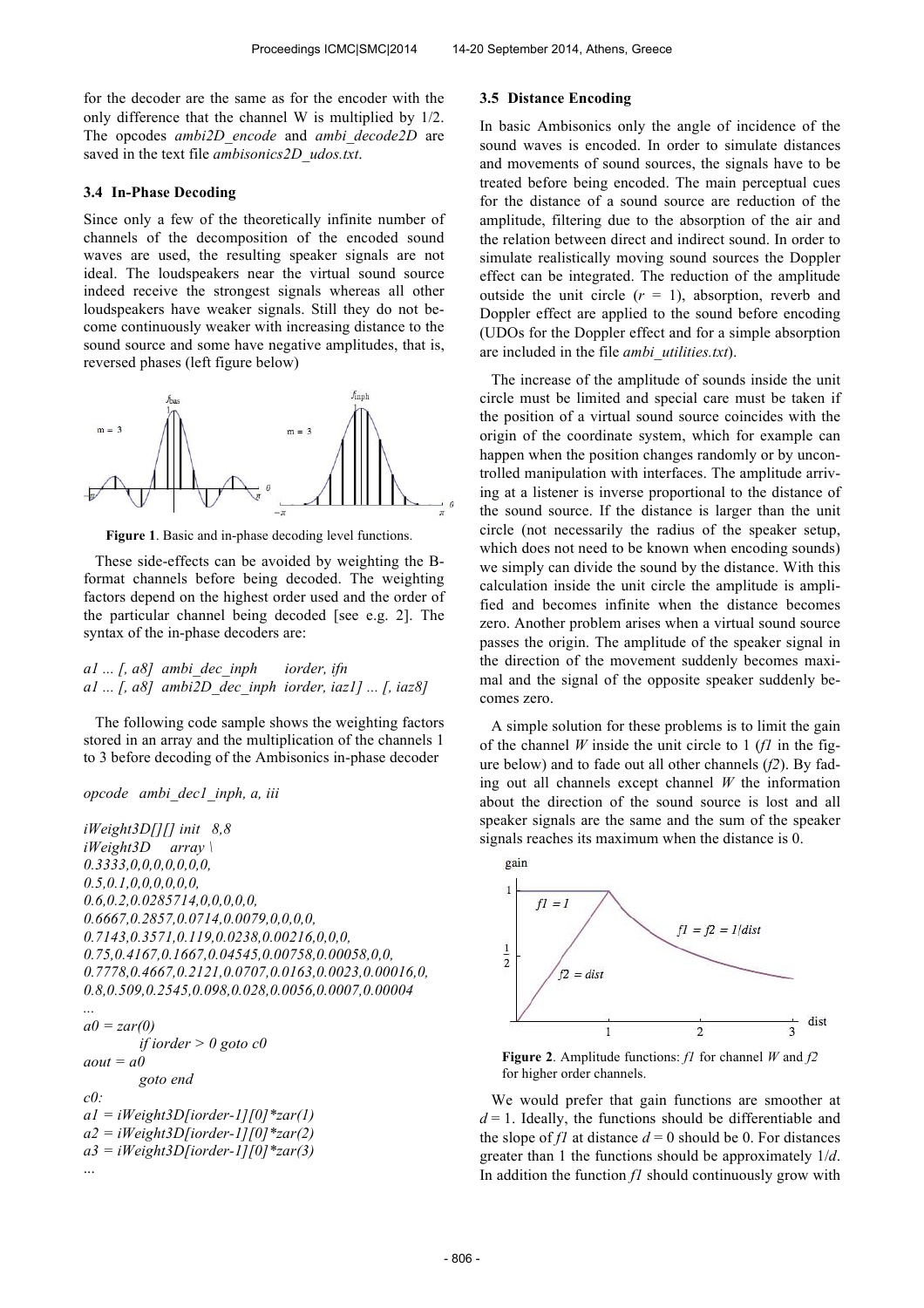decreasing distance and reach its maximum at  $d = 0$ . The maximal gain must be 1. The function atan $\frac{d\pi}{2}$ / $\frac{d\pi}{2}$ fulfills these constraints. We create a function *f2* for the fading out of the other channels by multiplying *f1* with the factor  $(1 - e^{-d})$ .



**Figure 3**. Smoother amplitude functions: *f1* for channel *W* and *f2* for higher order channels.

 The UDO *ambi2D\_enc\_dist* encodes a sound at any order with distance correction. The inputs of the UDO are *asnd*, *iorder*, *kazimuth*, *kdistance*. If the distance becomes negative the azimuth angle is turned to its opposite (*kaz*  $+= \pi$ ) and the distance is taken positive.

*opcode ambi2D\_enc\_dist, k, aikk asnd,iorder,kaz,kdist xin kaz = \$M\_PI\*kaz/180 kaz =(kdist < 0 ? kaz + \$M\_PI : kaz) kdist = abs(kdist)+0.0001 kgainW = taninv(kdist\*1.5707963)/(kdist\*1.5708) kgainHO = (1 - exp(-kdist)) kk = iorder asndW = kgainW\*asnd asndHO = kgainHO\*asndW c1: zawm cos(kk\*kaz)\*asndHO,2\*kk-1 zawm sin(kk\*kaz)\*asndHO,2\*kk kk = kk-1 if*  $kk > 0$  goto cl  *zawm asndW,0 xout 0 endop*

### **3.6 Ambisonics Equivalent Panning AEP**

If we combine encoding and in-phase decoding, we obtain the following panning function (a gain function for a speaker depending on its distance to a virtual sound source)[7]:

$$
P(\gamma,m) = \left(\frac{1}{2} + \frac{1}{2}\cos\gamma\right)^m \tag{1}
$$

where  $\gamma$  denotes the angle between a sound source and a speaker and *m* denotes the order. If the speakers are positioned on a unit sphere, the cosine of the angle γ is calculated as the scalar product of the vector to the sound source  $(x, y, z)$  and the vector to the speaker  $(x<sub>s</sub>, y<sub>s</sub>, z<sub>s</sub>)$ .

 In contrast to Ambisonics the order indicated in the function does not have to be an integer. This means that the order can be continuously varied during decoding.

The function can be used in both Ambisonics and Ambisonics2D.

 This system of panning is called Ambisonics Equivalent Panning. It has the disadvantage of not producing a B-format representation, but its implementation is straightforward and the computation time is short and independent of the simulated Ambisonics order. Hence it is particularly useful for real-time applications, for panning in connection with sequencer programs and for experimentation with high and non-integral Ambisonic orders. The opcode *AEP1* calculates ambisonics equivalent panning for one speaker. The opcode *AEP* then uses *AEP1* to produce the signals for several speakers. In the text file *AEP\_udos.txt AEP* is implemented for up to 16 speakers. The position of the speakers must be written to a function table. As the first parameter in the function table the maximal speaker distance must be given.

# **4. EXAMPLES**

### **4.1 Basic Encoding**

The first example shows basic encoding 4th order of a virtual sound source turning around the listener on a semi-circle from the front to the back of the listener. The B-format is written to the file *B\_form1.wav.* Then the Bformat (still stored in the *zak* space) is decoded to a regular eight-speaker setup in the horizontal plane given in the function table 17.

*#include "ambisonics\_udos.txt" zakinit 25,1 instr 1 kaz line 0,p3,180 asnd rand 1 k0 ambi\_encode asnd,4,kaz,0 k0 ambi\_write\_B "B\_form1.wav",4,14 a1,a2,a3,a4,a5,a6,a7,a8 ambi\_decode 4,17 outc a1,a2,a3,a4,a5,a6,a7,a8 zacl 0,24 endin ...*

### *f 17 0 64 -2 0 0 0 45 0 90 0 135 0 180 0 225 0*

 Figure 4 shows the speaker signals of the first four speakers. Figure 5 shows the speaker signals for the same sound source but decoded in-phase.



**Figure 4**. Signals of four speakers for a sound source turning around the listener with Ambisonics order 4.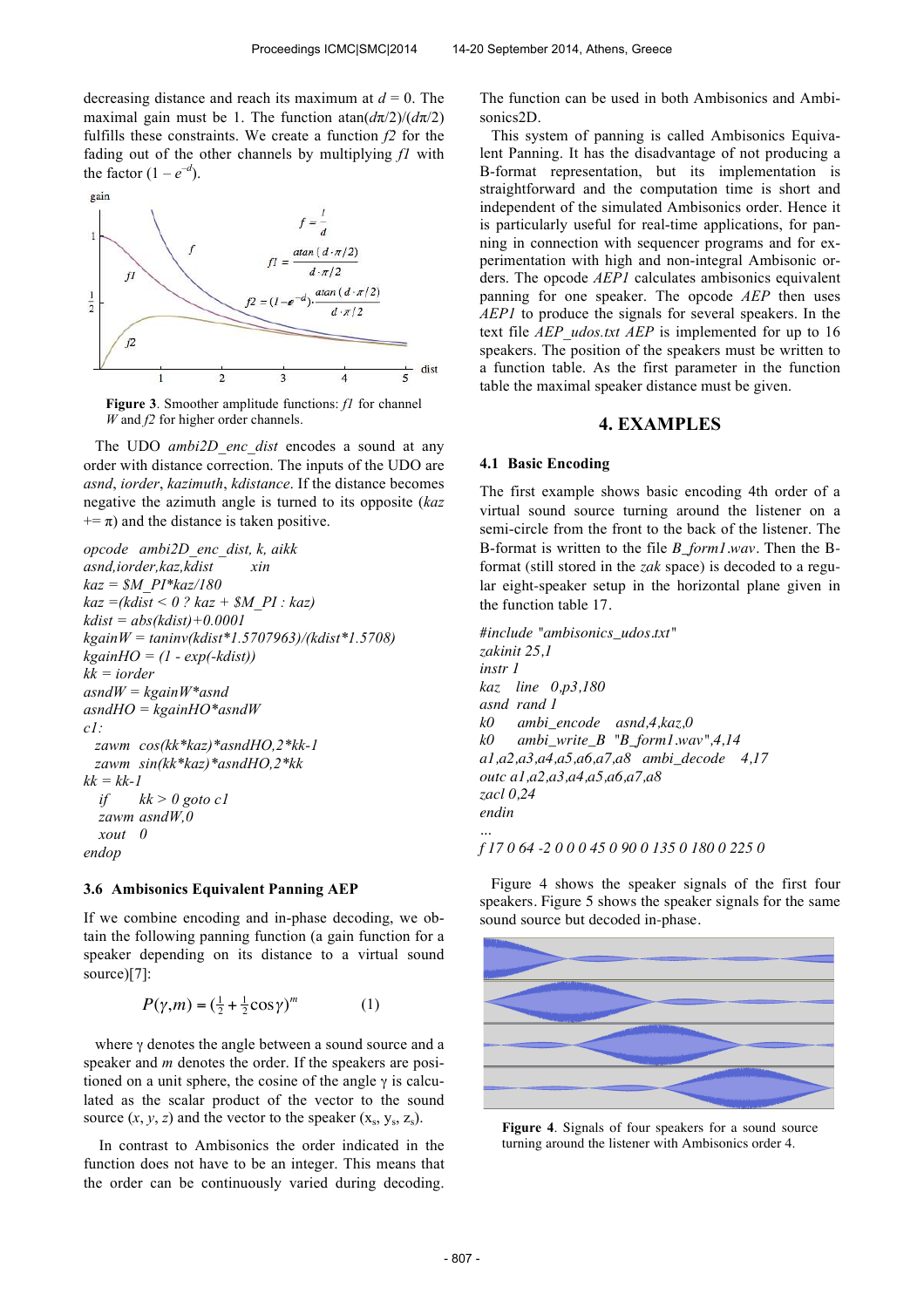

**Figure 5**. Signals of four speakers of a sound source turning around the listener. In-phase decoding 4th order.

## **4.2 Distance Encoding**

The second example shows distance encoding in Ambisonices2D. A virtual sound source approaches the listener from the front  $(az = 0)$  goes through the origin and recedes in the opposite direction (*kdist line 2, p3, -2*).

```
#include "ambisonics2D_udos.txt"
zakinit 9,1
instr 1 
kdist line 2,p3,-2
asnd rand 1
k0 ambi2D_enc_dist asnd,4,0,kdist
a1,a2,a3 ambi2D_dec_inph 4,0,120,-120
outc a1,a2,a3
zacl 0,8
endin
```
 Figure 6 shows the speaker signals of three speakers positioned at  $az = 0$ , 120 and -120 degrees and in the fourth track the sum of them. After a fourth of the time the sound source reaches the unit circle. The amplitude of the first speaker signal now decreases and the amplitudes of the other speaker signals increase. In the middle of the file all amplitudes are the same and their sum is maximal.



**Figure 6**. Speaker signals of three speakers positioned at  $az = 0$ , 120 and -120 degrees and the sum of them.

# **4.3 3D-Movement**

In the third example a sound source moves in three dimensions. The coordinate functions are  $x = I0\sin(t)$ ,  $y = 10\sin(.78t)$  and  $z = 10\sin(.43t)$ . The UDO *xyz* to aed then transforms them to the spherical coordinates *kaz, kel*  and *kdist* and the UDO *Doppler* simulates the Doppler effect. *ambi\_decode* decodes for 8 speakers arranged in a cube (function table 17). *zakinit 16, 1* 

*#include "ambisonics\_udos.txt" #include "ambisonics\_utilities.txt"*

*instr 1*

```
asnd buzz p4,p5,p6,1
kt line 0,p3,p3
kaz,kel,kdist xyz_to_aed \
        10*sin(kt),10*sin(.78*kt),10*sin(.43*kt)
adop Doppler asnd,kdist
k0 ambi_enc_dist adop,3,kaz,kel,kdist
a1,a2,a3,a4,a5,a6,a7,a8 ambi_decode 3,17
outc a1,a2,a3,a4,a5,a6,a7,a8
zacl 0,15
endin
...
f17 0 64 -2 0 -45 35.26 45 35.26 135 35.26 225 35.26 -45 
-35.26 .7854 -35.26 135 -35.26 225 -35.26
```
*i1 0 40 .5 300 40*

### **4.4 AEP**

In the last example the speaker signals for a regular octagon speaker setup (function table 17) of a sound source moving in the horizontal plain is calculated directly with the UDO *AEP*. Before applying the Doppler effect the UDO *Absorb*, a simple distance dependant low-pass filter simulates air absorption. A virtual sound source approaches the listener from the front  $(az = 0)$  goes through the origin and recedes in the opposite direction (*kdist line 2, p3, -2*).

*#include "AEP\_udos.txt" #include "ambisonics\_utilities.txt"*

*instr 1 ain buzz p4,p5,40,1 korder line 1, p3, 17 kt line 0,p3,p3 kx = 14\*cos(0.61803\*kt) ky = 14\*sin(kt) kz init 0 kdist Dist kx,ky aabs Absorb ain,kdist adop Doppler .2\*aabs,kdist a1,a2,a3,a4,a5,a6,a7,a8 AEP adop,korder,17,kx,ky,kz outc a1,a2,a3,a4,a5,a6,a7,a8 endin ...*

*f1 0 32768 10 1 f17 0 32 -2 1 .92 -.38 0 .92 .38 0 .38 .92 0 -.38 .92 0 -.92 .38 0 -.92 -.38 0 -.38 -.92 0 .38 -.92 0 i1 0 30 .8 300*

# **5. CONCLUSION**

The presented UDOs hopefully will be useful for spatial audio production and as a means for understanding, using and teaching Ambisonics. They have been implemented in such a way that they can be employed without detailed knowledge of the concepts of Ambisonics. In the future, enhancements, such as encoding and decoding higher